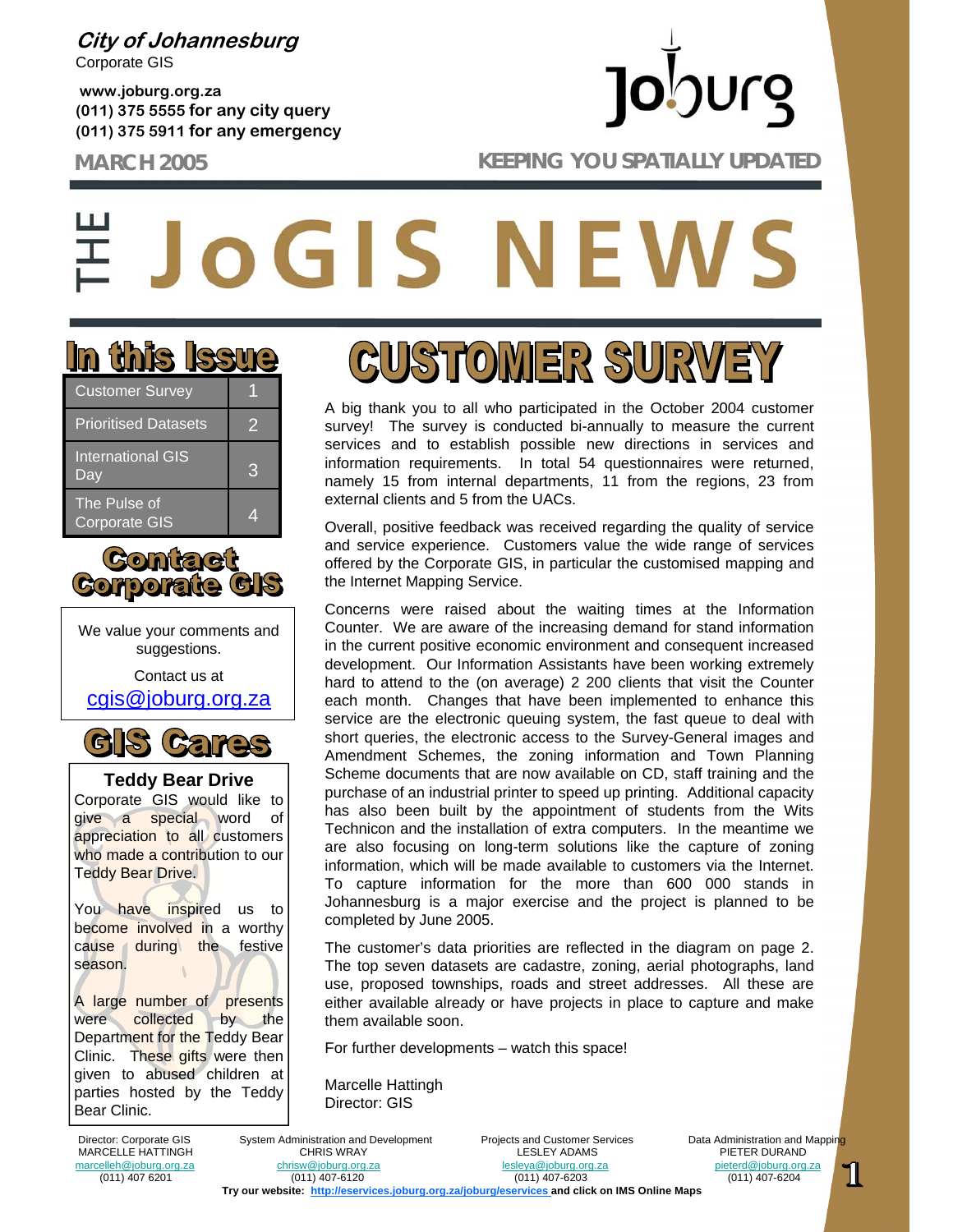$\overline{\bullet}$ 

 $\begin{array}{c} \hline \end{array}$ 

 $\mathbf{d}$ 

 $\mathcal{S}% _{M_{1},M_{2}}^{\alpha,\beta}(\varepsilon)$ 

 $\ddot{\bm{e}}$ 

()<br>โ



Customer's data priorities (based on October 2004 Customer Survey) **"WHATS NEW" ON THE ONLINE MAPS**

| POSITION        | <b>DATASETS</b>                  |
|-----------------|----------------------------------|
| 1               | Cadastre                         |
|                 | Zoning                           |
| $\frac{2}{3}$   | <b>Aerial Photos</b>             |
| $\overline{4}$  | Landuse                          |
| 5               | <b>Proposed Towns</b>            |
| $\overline{6}$  | Roads                            |
| $\overline{7}$  | <b>Street Addresses</b>          |
|                 | Site Info                        |
| 8               | <b>Proposed Roads</b>            |
|                 | Open Spaces                      |
| 9               | <b>Admin Boundaries</b>          |
|                 | <b>Proposed Gautrans</b>         |
|                 | <b>Planning Proposals</b>        |
| 10              | Ownership                        |
| 11              | Contours                         |
| 12              | Railways                         |
| $\overline{13}$ | <b>Rivers and Dams</b>           |
| 14              | <b>Informal Settlements</b>      |
| 15              | <b>Council Facilities</b>        |
| 16              | <b>Sewer Reticulation</b>        |
| $\overline{17}$ | <b>Water Reticulation</b>        |
| $\overline{18}$ | Geotechnical                     |
| 19              | <b>Business/Economic Informa</b> |
| 20              | <b>Electrical Reticulation</b>   |
| 21              | Gas                              |
| 22              | Mining                           |
|                 | <b>Water Catchements</b>         |
| 23              | Telkom                           |
| 24              | Population                       |

- ♦ There are new layers available on both the free and subscription sites:
	- Council Owned land (report and search functions)
	- Innercity database (report, search functions, building photos and rendering)
	- Economic Nodes (report and comparison tool)
- ♦ There will also be an Innercity special area to search for different Improvement districts in the Innercity.
- $\bullet$  The locality map on the report page has been disabled on the free viewer but the data and photos will still be available.



and click on IMS ONLINE MAPS

Director: Corporate GIS System Administration and Development Projects and Customer Services Data Administration and Mapping<br>MARCELLE HATTINGH CHRIS WRAY LESLEY ADAMS PIETER DURAND MARCELLE HATTINGH CHRIS WRAY LESLEY ADAMS PIETER DURAND

(011) 407 6201 (011) 407-6120 (011) 407-6203 (011) 407-6204

marcelleh@joburg.org.za

**Try our website: http://eservices.joburg.org.za/joburg/eservices and click on IMS Online Maps**

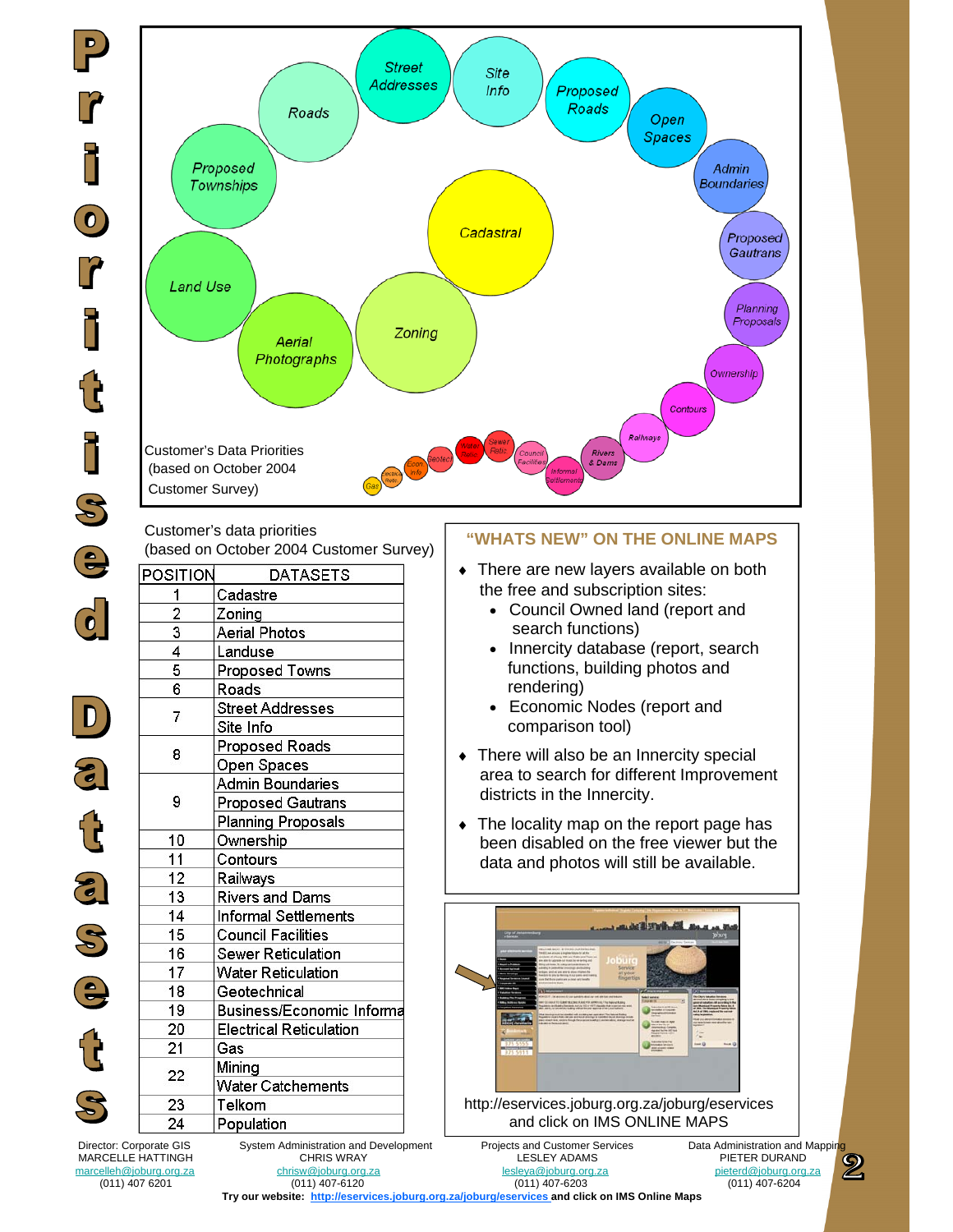



On the 17th November 2004, in celebration of International GIS Day 2004, the City of Johannesburg's Corporate GIS Department opened its doors to showcase the pivotal role of maps and GIS technology in Local Government.

Visitors were taken on guided tours through the Directorate to experience how maps and GIS could change their business! The visitors included a wide range of internal and external clients like staff members of the COJ Departments, Consultants, Developers, Estate Agents and even students, all curious about GIS and to see its applications in action.



They were amazed by the extent of the Spatial Database that covers an area of 1644km2, which is larger than London. Sydney or New York. Furthermore, the City contains about 600 000 stands and houses more than a million households, of which more than 200 000 households are in Informal Settlements.



Visitors saw how GIS can be utilized in Local Government to plan general development, social facilities, land use, urban growth and to assess crime prevention strategies.

It was also clear that, besides supplying data that can be used by council in making better decisions affecting the City, the GIS Information can be used by developers planning infrastructure and services, students studying architecture or urban planning and ratepayers who need to know the zoning restrictions in their Residential areas.





The day showcased the value that GIS can add to any organization or business.



The next International GIS Day will be held on 16th November 2005.